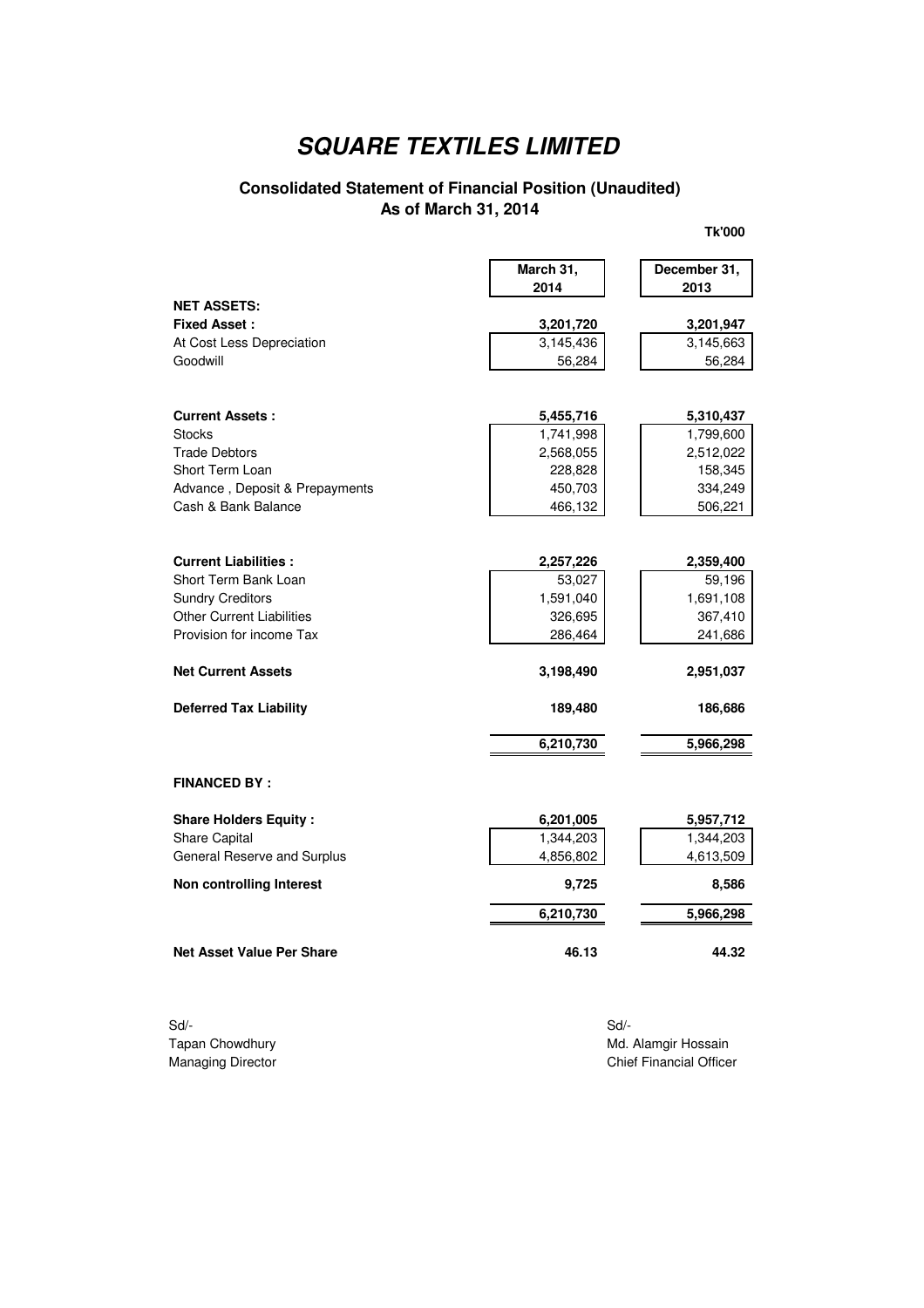## **Consolidated Statement of Comprehensive Income (Unaudited) For the 1st Quarter Ended March 31, 2014**

|                                                     |           | <b>Tk'000</b> |
|-----------------------------------------------------|-----------|---------------|
|                                                     | March 31  | March 31      |
|                                                     | 2014      | 2013          |
| Sales                                               | 2,108,026 | 1,955,183     |
| Cost of Goods Sold                                  | 1,737,295 | 1,621,923     |
| <b>Gross Profit</b>                                 | 370,731   | 333,260       |
| <b>Operating Expenses</b>                           | 57,220    | 54,163        |
| <b>Finance Cost</b>                                 | 9,611     | 14,650        |
| <b>Operating Income</b>                             | 303,900   | 264,447       |
| Other Income                                        | 2,705     | 3,485         |
| Net Income before W.P.P & W.F                       | 306,605   | 267,932       |
| Allocation for W.P.P & W.F                          | 14,600    | 12,759        |
| Net Income before Tax                               | 292,005   | 255,173       |
| Provision for Income Tax                            | 44,407    | 38,276        |
| Provision for Deferred Income Tax                   | 3,165     |               |
| <b>Net Profit after Tax</b>                         | 244,433   | 216,897       |
| <b>Non-Controlling Interest</b>                     | 1,140     | 392           |
| Net Income for the Year                             | 243,293   | 216,505       |
| (Transferred to the Statement of Changes in Equity) |           |               |
|                                                     |           |               |

**Earning Per Share (EPS ) 1.81 1.61 1.61** 

Sd/- Sd/-

Tapan Chowdhury **Music Channels Channels Channels Channels Channels Channels Music Channels Music Channels Music Channels Music Channels Music Channels Music Channels Music Channels Music Channels Music Channels Music Chan** Managing Director **Chief Financial Officer** Chief Financial Officer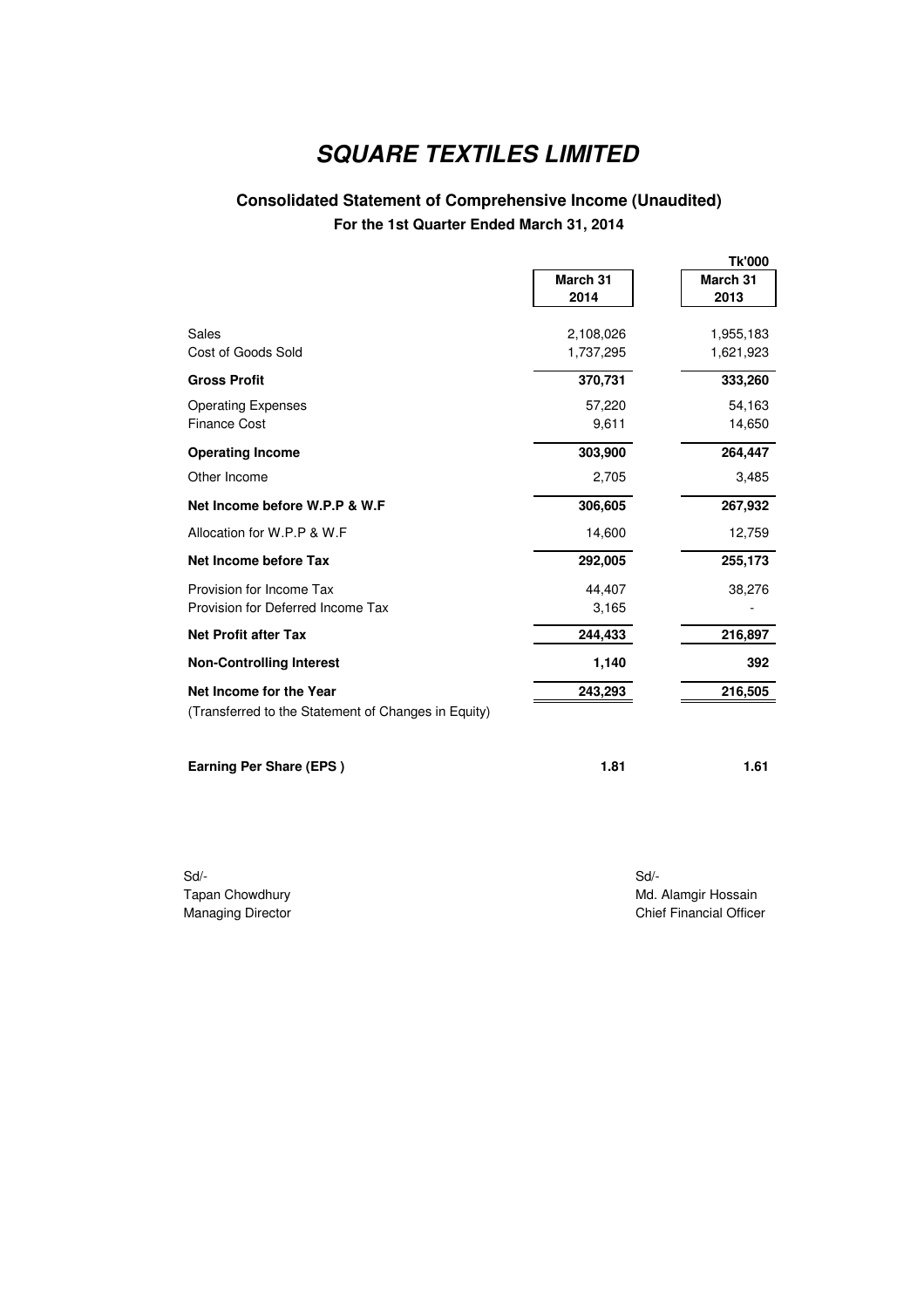### **Consolidated Statement of Changes in Equity (Unaudited) For the 1st Quarter ended on March 31, 2014**

|                                    |                      |                             | <b>Tk'000</b> |
|------------------------------------|----------------------|-----------------------------|---------------|
| <b>Particulars</b>                 | <b>Share Capital</b> | Resurve &<br><b>Surplus</b> | Total         |
| As at December 31,2013             | 1.344.203            | 4,613,509                   | 5,957,712     |
| Net Profit for First Quarter, 2014 |                      | 243,293                     | 243,293       |
| Balance as at March 31,2014        | 1,344,203            | 4,856,802                   | 6,201,005     |
|                                    |                      |                             |               |

### **Consolidated Statement of Changes in Equity (Unaudited) For the 1st Quarter ended on March 31, 2013**

|                                    |                      |                                        | <b>Tk'000</b> |
|------------------------------------|----------------------|----------------------------------------|---------------|
| <b>Particulars</b>                 | <b>Share Capital</b> | <b>Resurve &amp;</b><br><b>Surplus</b> | Total         |
| As at December 31,2012             | 1,168,872            | 4,162,344                              | 5,331,216     |
| Net Profit for First Quarter, 2013 |                      | 216,505                                | 216,505       |
| Balance as at March 31,2013        | 1,168,872            | 4,378,849                              | 5,547,721     |
|                                    |                      |                                        |               |

Sd/- Sd/- Tapan Chowdhury **Mullet and Strategies and Strategies and Strategies and Mullet Alamgir Hossain** Managing Director **Chief Financial Officer** Chief Financial Officer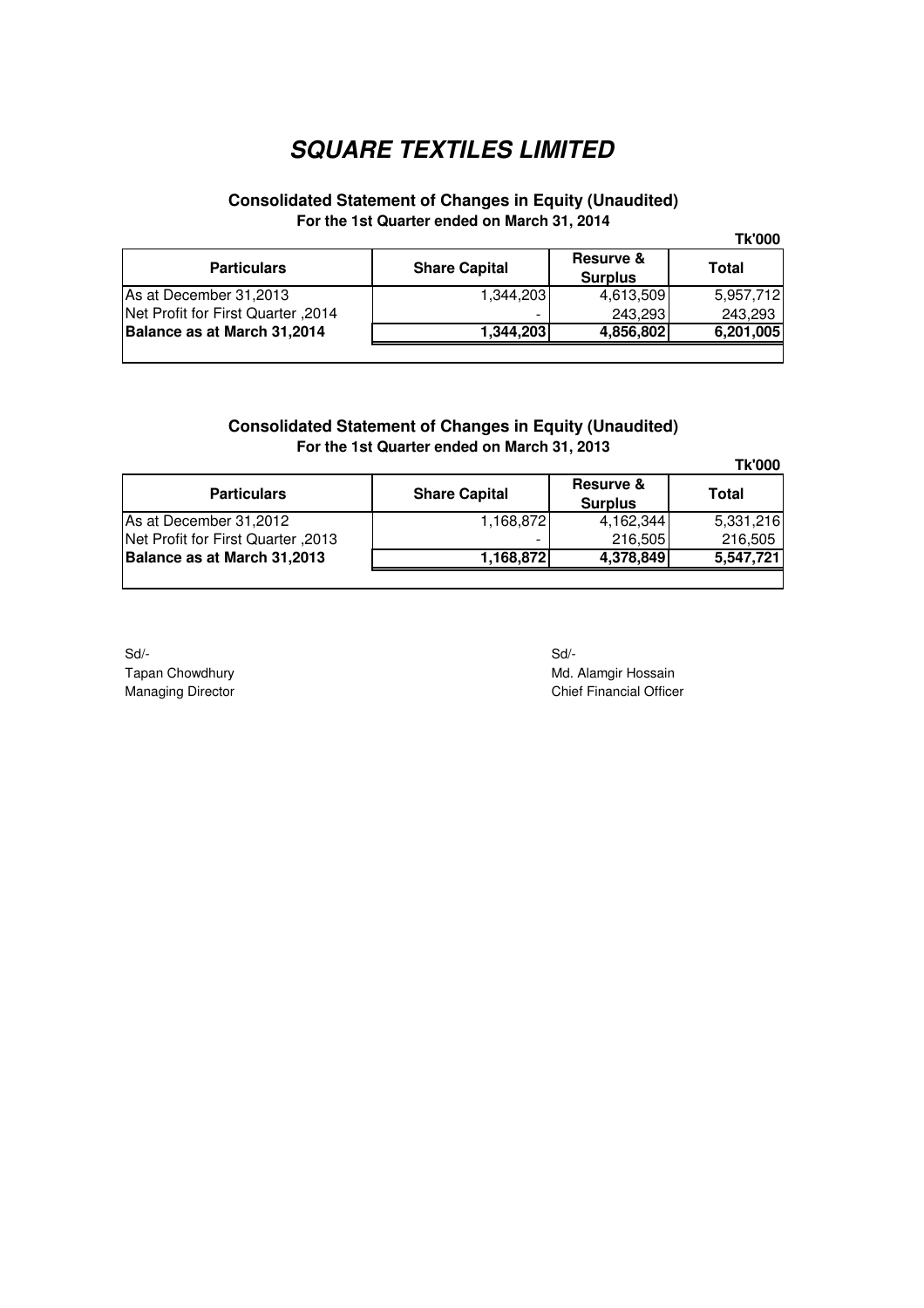## **Statement of Consolidated Cash flows For the quarter ended March 31, 2014**

|                                                | <b>Tk'000</b>              |                |  |
|------------------------------------------------|----------------------------|----------------|--|
|                                                | <b>First Quarter Ended</b> |                |  |
|                                                | March 31, 2014             | March 31, 2013 |  |
| <b>Cash Flow From Operating Activities:</b>    |                            |                |  |
| <b>Total Receipts</b>                          | 2,051,998                  | 2,167,477      |  |
| Cash from Sales Revenue                        | 2,051,993                  | 2,163,992      |  |
| Cash from Other Income                         | 5                          | 3,485          |  |
|                                                |                            |                |  |
| <b>Total Payments</b>                          | (1, 947, 438)              | (1,506,191)    |  |
| Purchase for Raw & Packing Materials           | (1,445,357)                | (1,093,315)    |  |
| Manufacturing and Operating Exp.               | (430, 886)                 | (351,908)      |  |
| Interest Expenses                              | (6,958)                    | (10, 946)      |  |
| Income Tax                                     | (50, 428)                  | (27, 810)      |  |
| Workers Profit Participation Fund              | (13,809)                   | (22, 212)      |  |
| <b>Net Cash Flow From Operating Activities</b> | 104,560                    | 661,286        |  |
| <b>Cash Flow From Investing Activities</b>     |                            |                |  |
| Purchase of Fixed Assets                       | (70, 697)                  | (275, 818)     |  |
| <b>Net Cash Flow From Investing Activities</b> | (70, 697)                  | (275, 818)     |  |
|                                                |                            |                |  |
| <b>Cash Flow From Financing Activity</b>       |                            |                |  |
| Shor Term Bank Loan recived(Repaid)            | (6, 169)                   | (7, 170)       |  |
| Short Term loan from (to) Inter Co.            | (67, 783)                  | (289, 759)     |  |
| <b>Net Cash Flow From Financing Activities</b> | (73, 952)                  | (296, 929)     |  |
| <b>Net Cash Position</b>                       | (40, 089)                  | 88,539         |  |
| <b>Opening Cash in Hand</b>                    | 506,221                    | 473,076        |  |
| <b>Closing Cash in Hand</b>                    | 466,132                    | 561,615        |  |
|                                                |                            |                |  |
| <b>Net Operating Cash Flow Per Share</b>       | 0.78                       | 4.92           |  |
|                                                |                            |                |  |
|                                                |                            |                |  |

Sd/- Sd/-

Tapan Chowdhury Md. Alamgir Hossain<br>Managing Director Managing Director Chief Financial Office **Chief Financial Officer**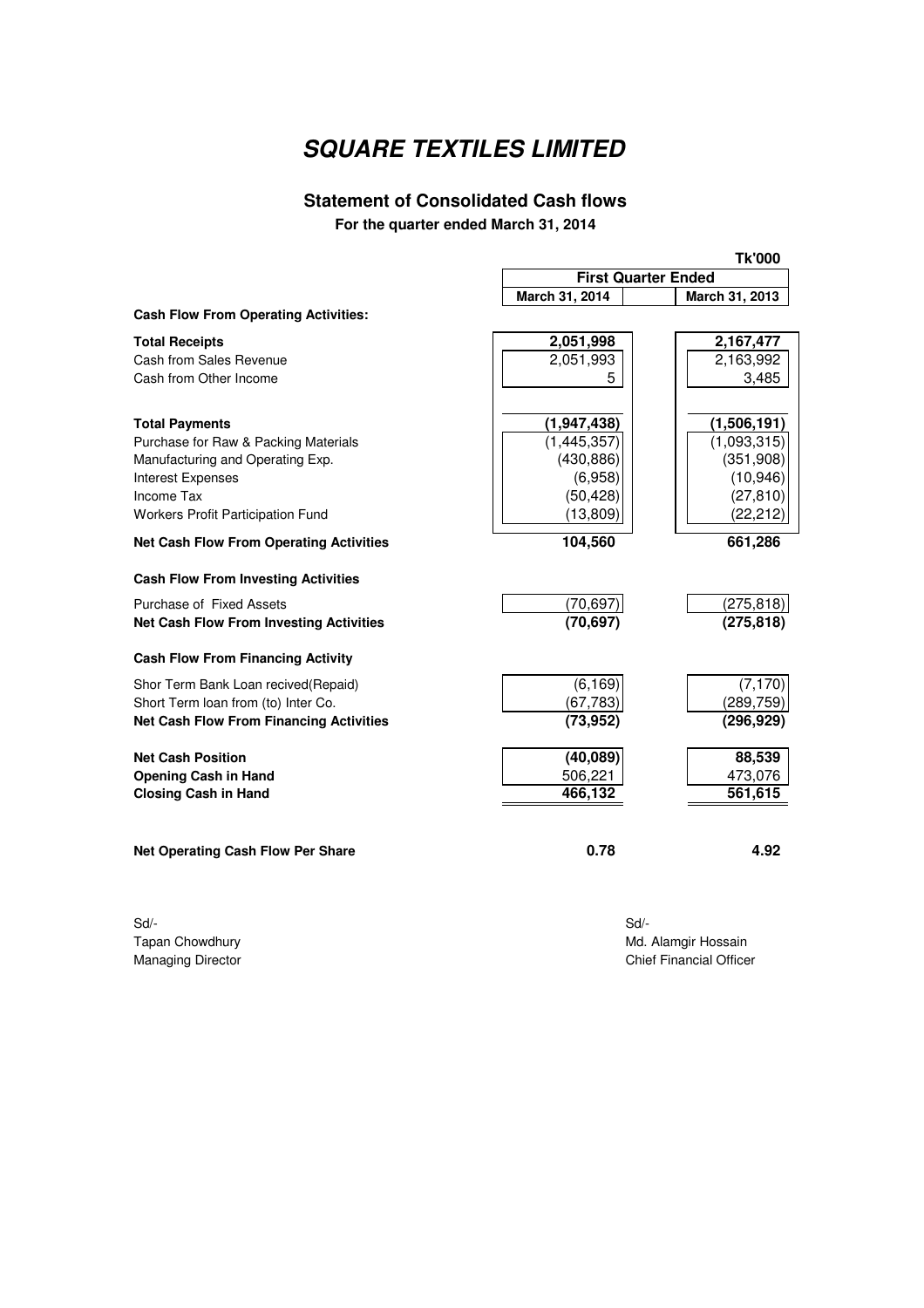#### **Statement of Financial Position (Unaudited) As of March 31, 2014**

**March 31, December 31, 2014 2013 NET ASSETS: Fixed Asset : 2,262,854 2,243,111**  At Cost Less Depreciation 1,658,777 | 1,658,777 | 1,678,520 Investment-Long Term(At Cost) 160,784 160,784 160,784 Share Money Deposit 23,550 423,550 **Current Assets : 4,095,603 4,281,992**  Stocks 1,243,944 1,184,275 Trade Debtors 1,946,285 1,946,285 1,879,244 Short Term Loan 459,681 617,370 517,370 459,681 Advance, Deposit & Prepayments 1988 271,092 Cash & Bank Balance 282,973 282,973 241,642 **Current Liabilities : 1,363,963 1,370,634**  Short Term Bank Loan 42,334 Sundry Creditors **615,359** 928,560 928,560 928,560 Other Current Liabilities 262,025 262,025 Provision for income Tax 113,021 141,966 141,966 113,021 **Net Current Assets 2,731,640 2,911,358 Deferred Tax Liability 108,636** 108,123 **Tk. 5,045,833 4,886,371 FINANCED BY : Share Holders Equity : 4,886,371 5,045,833**  Share Capital 1,344,203 1,344,203 1,344,203 1,344,203 General Reserve and Surplus 3,542,168 3,701,630 3,542,168 **Tk. 5,045,833 4,886,371** 

**Net Asset Value Per Share 36.35 37.54 36.35** 

Sd/- Sd/-

Tapan Chowdhury **Music Alamgir Hossain** Music Music Music Music Music Music Music Music Music Music Music Music Music Music Music Music Music Music Music Music Music Music Music Music Music Music Music Music Music Music Mu Managing Director **Chief Financial Officer** Chief Financial Officer

**Tk'000**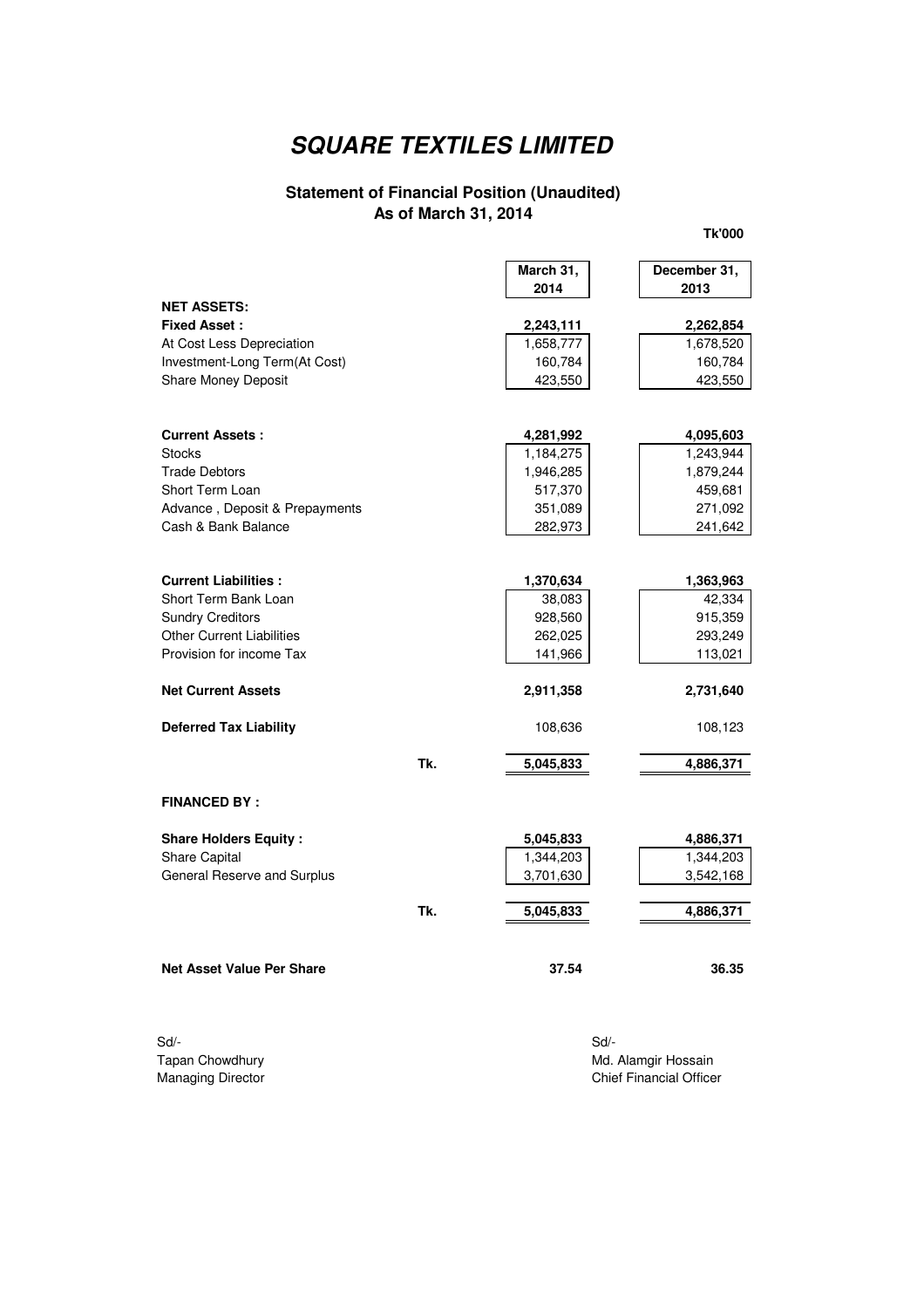## **Statement of Comprehensive Income (Unaudited)**

**For the 1st Quarter Ended March 31, 2014**

|                                                             |                        | Tk'000                 |
|-------------------------------------------------------------|------------------------|------------------------|
|                                                             | March 31<br>2014       | March 31<br>2013       |
| Sales<br>Cost of Goods Sold                                 | 1,344,430<br>1,099,076 | 1,338,566<br>1,103,552 |
| <b>Gross Profit</b>                                         | 245,354                | 235,014                |
| <b>Operating Expenses</b><br><b>Finance Cost</b>            | 44,567<br>7,277        | 46,437<br>6,273        |
| <b>Operating Income</b>                                     | 193,510                | 182,304                |
| Other Income                                                | 4,854                  | 4,828                  |
| Net Income before W.P.P & W.F                               | 198,364                | 187,132                |
| Allocation for W.P.P & W.F                                  | 9,446                  | 8,911                  |
| Net Income before Tax                                       | 188,918                | 178,221                |
| Provision for Tax (Current)<br>Provision for Tax (Deferred) | 28,944<br>513          | 26,733                 |
| Net Income for the Year                                     | 159,461                | 151,488                |
|                                                             |                        |                        |

(Transferred to the Statement of Changes in Equity)

| <b>Earning Per Share (EPS)</b> | 1.19 | 1.13 |
|--------------------------------|------|------|
|                                |      |      |

Sd/- Sd/-

Tapan Chowdhury **Multiple State Choice and State Choice Choice Choice Choice Choice Multiple Article Choice Choice Choice Choice Multiple Article Choice Multiple Article Choice Choice Choice Choice Choice Choice Choice Cho** Managing Director **Chief Financial Officer** Chief Financial Officer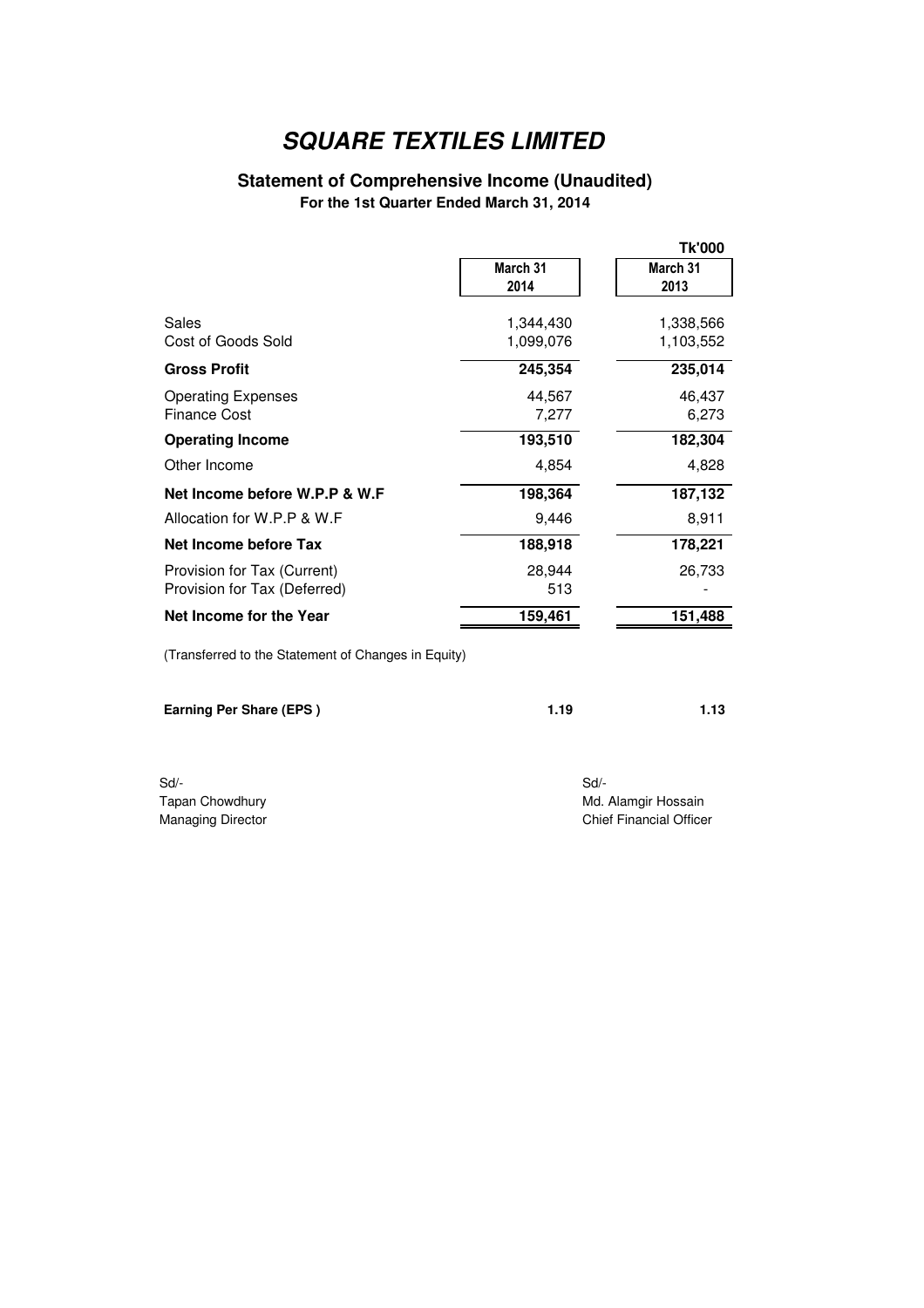#### **Statement of Changes in Equity (Unaudited) For the Quarter Ended on March 31, 2014**

|  |  | ۱ |  |
|--|--|---|--|
|  |  |   |  |

| <b>Particulars</b>                 | <b>Share Capital</b> | <b>Resurve &amp;</b><br><b>Surplus</b> | Total     |
|------------------------------------|----------------------|----------------------------------------|-----------|
| As at December 31,2013             | 1.344.203            | 3.542.169                              | 4,886,372 |
| Net Profit for First Quarter, 2014 | -                    | 159,461                                | 159.461   |
| Balance as at March 31,2014        | 1,344,203            | 3,701,630                              | 5,045,833 |
|                                    |                      |                                        |           |

### **Statement of Changes in Equity (Unaudited) For the Quarter Ended on March 31, 2013**

**Tk'000**

| <b>Particulars</b>                 | <b>Share Capital</b> | <b>Resurve &amp;</b><br><b>Surplus</b> | <b>Total</b> |
|------------------------------------|----------------------|----------------------------------------|--------------|
| As at December 31,2012             | 1,168,872            | 3,340,115                              | 4,508,987    |
| Net Profit for First Quarter, 2013 |                      | 151,488                                | 151,488      |
| Balance as at March 31,2013        | 1,168,872            | 3,491,603                              | 4,660,475    |
|                                    |                      |                                        |              |

Sd/- Sd/-

Tapan Chowdhury Md. Alamgir Hossain<br>Managing Director Managing Director Chief Financial Office **Chief Financial Officer**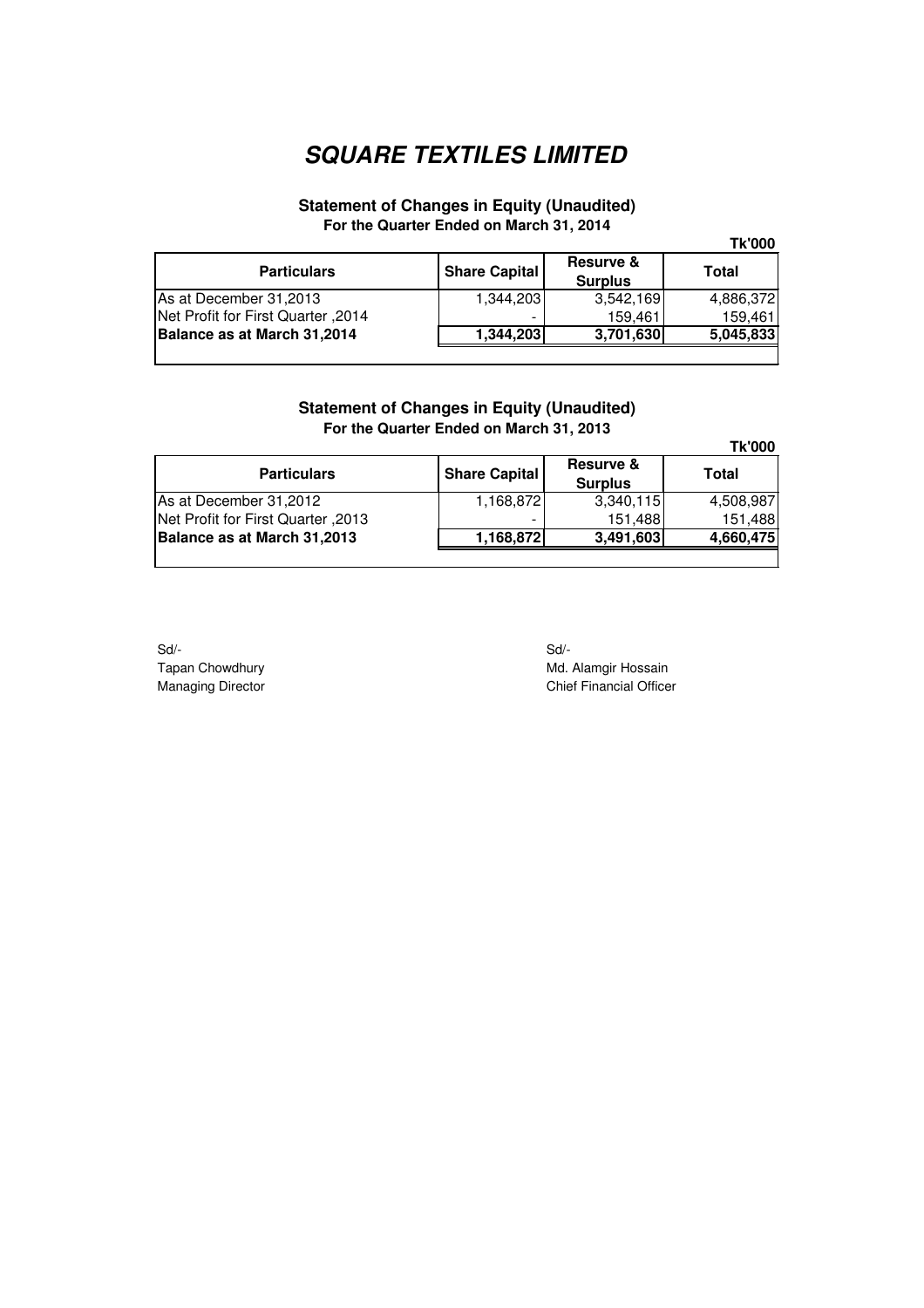### **Statement of Cash flows**

**For the Quarter Ended on March 31, 2014**

|                                                    |                            | <b>Tk'000</b>  |
|----------------------------------------------------|----------------------------|----------------|
| <b>Particulars</b>                                 | <b>First Quarter Ended</b> |                |
|                                                    | March 31, 2014             | March 31, 2013 |
| <b>Cash Flow From Operating Activities:</b>        |                            |                |
| <b>Total Receipts</b>                              | 1,277,396                  | 1,361,588      |
| Cash From Sales Revenue                            | 1,277,391                  | 1,356,760      |
| Cash from Other Income                             | 5                          | 4,828          |
| <b>Total Payments</b>                              | (1, 160, 547)              | (1, 143, 237)  |
| Paid to Suppliers                                  | (802, 181)                 | (828, 836)     |
| Paid for Operating & No-noperating Expenses        | (301, 641)                 | (269, 109)     |
| <b>Interest Expenses</b>                           | (4,765)                    | (4, 363)       |
| Income Tax                                         | (46, 649)                  | (22, 422)      |
| <b>Workers Profit Participation Fund</b>           | (5,311)                    | (18, 507)      |
| Net Cash Received (Used) From Operating Activities | 116,849                    | 218,351        |
| <b>Cash Flow From Investing Activities</b>         |                            |                |
| Purchase of Fixed Assets                           | (18, 426)                  | (14, 951)      |
| Net Cash Received (Used) From Investing Activities | (18, 426)                  | (14, 951)      |
| <b>Cash Flow From Financing Activity</b>           |                            |                |
| Shor Term Bank Loan                                | (4,251)                    | (8,539)        |
| Short Term Loan From (To) Sister Co.               | (52, 841)                  | (133, 734)     |
| Net Cash Received (Used) From Financing Activities | (57,092)                   | (142, 273)     |
| <b>Net Cash Increased (Decreased)</b>              | 41,331                     | 61,127         |
| <b>Opening Cash in Hand</b>                        | 241,642                    | 299,650        |
| <b>Closing Cash in Hand</b>                        | 282,973                    | 360,777        |
| <b>Net Operating Cash Flow Per Share</b>           | 0.87                       | 1.62           |

Sd/- Sd/-

Tapan Chowdhury Md. Alamgir Hossain<br>
Managing Director Chief Financial Office **Chief Financial Officer**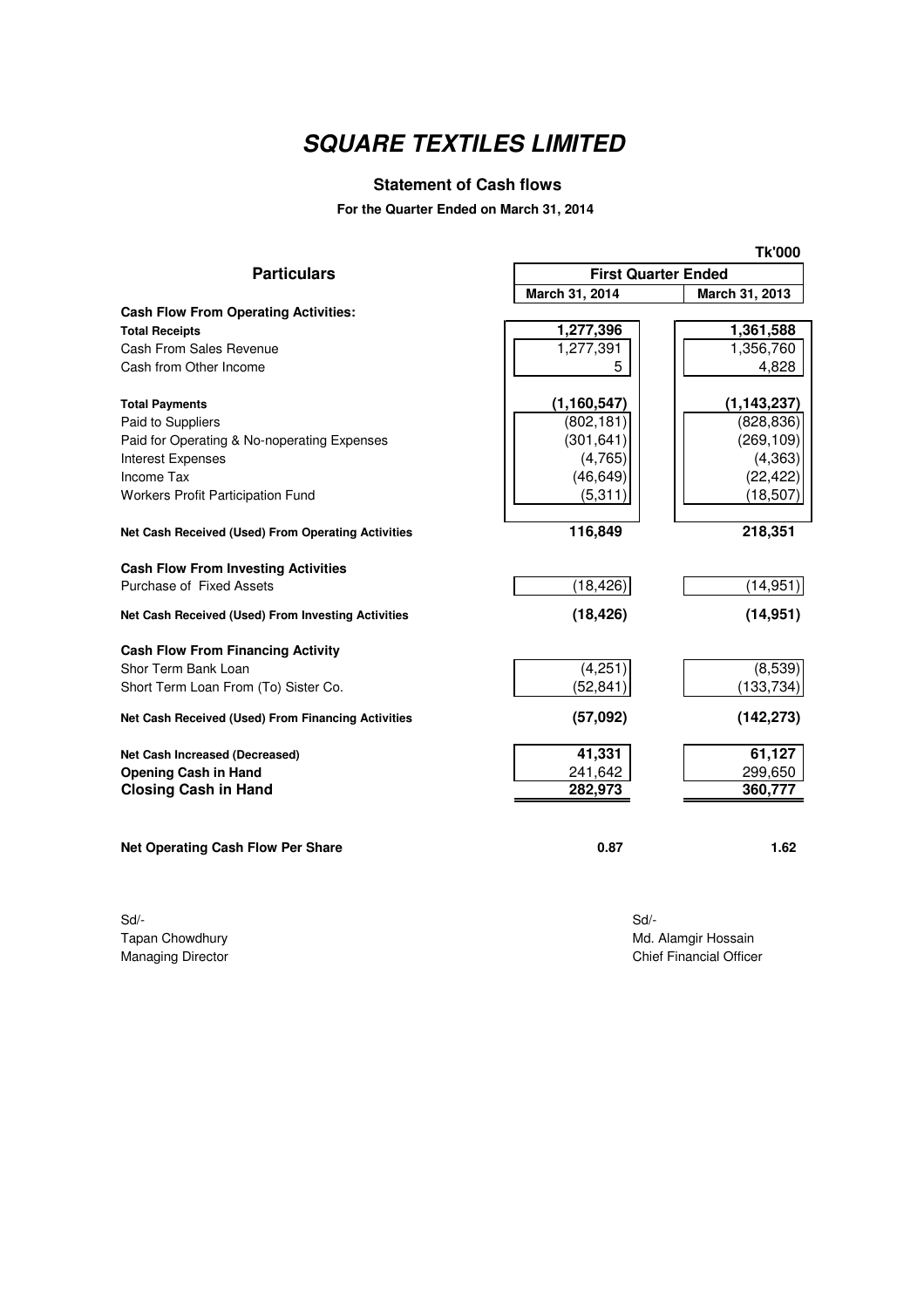### **SQUARE TEXTILES LIMITED AND ITS SUBSIDIARIES**

#### **Notes to the Interim Financial Statements for the period ended March 31, 2014**

Basis of preparation of the Interim Financial Statements:

These Financial Statements (They) are the unaudited interim financial statements (hereafter 'the Interim Financial Statements') of Square Textiles Limited, Square Yarns limited & Square Texcom Limited, Companies incorporated in Bangladesh under Companies Act 1994, for the 1<sup>st</sup> quarter ended March 31, 2014 (hereafter 'the interim period'). They are prepared in accordance with the International Accounting Standard (IAS 34) 'Interim Financial reporting'. These financial statements should read in conjunction with the Annual Financial Statements as of December 31, 2013, as they provide an update of previously reported information.

The accounting policies and presentation used are consistent with those used in the Annual Financial Statements, except where noted below. Where necessary, the comparatives have been reclassified or extended from the previously reported Interim Financial Statements to take into account any presentational changes made in the Annual Financial Statements or in these Interim Financial Statements.

The preparation of the financial statements requires management to make estimates and assumptions that affect the reported amounts of revenue, expenses, assets, liabilities and disclosure of contingent liabilities at the date of the Interim Financial Statements. If in the future such estimates and assumptions, which are based on management's best judgment at the date of the interim financial statements, deviate from the actual circumstances, the original estimates and assumptions will be modified as appropriate in the period in which the circumstances change.

The company operates in industries where significant seasonal or cyclical variations in total sales are not experienced during the reporting period.

Income tax expense is recognized based upon the best estimate of the weighted average income tax rate expected for the reporting period.

Dividend recommended for the year ended December 31, 2013 @ 20% cash and 10% stock by the Board of Directors in it's meeting held on  $27<sup>th</sup>$  April 2014 subject to the approval of the shareholders in ensuing Annual General Meeting to be held on June 16, 2014.

The Company has no reportable operating segments as per requirement of IFRS 8, operating segment.

There is no significant event to the end of the interim period that has to be reflected in the financial statements for the interim period.